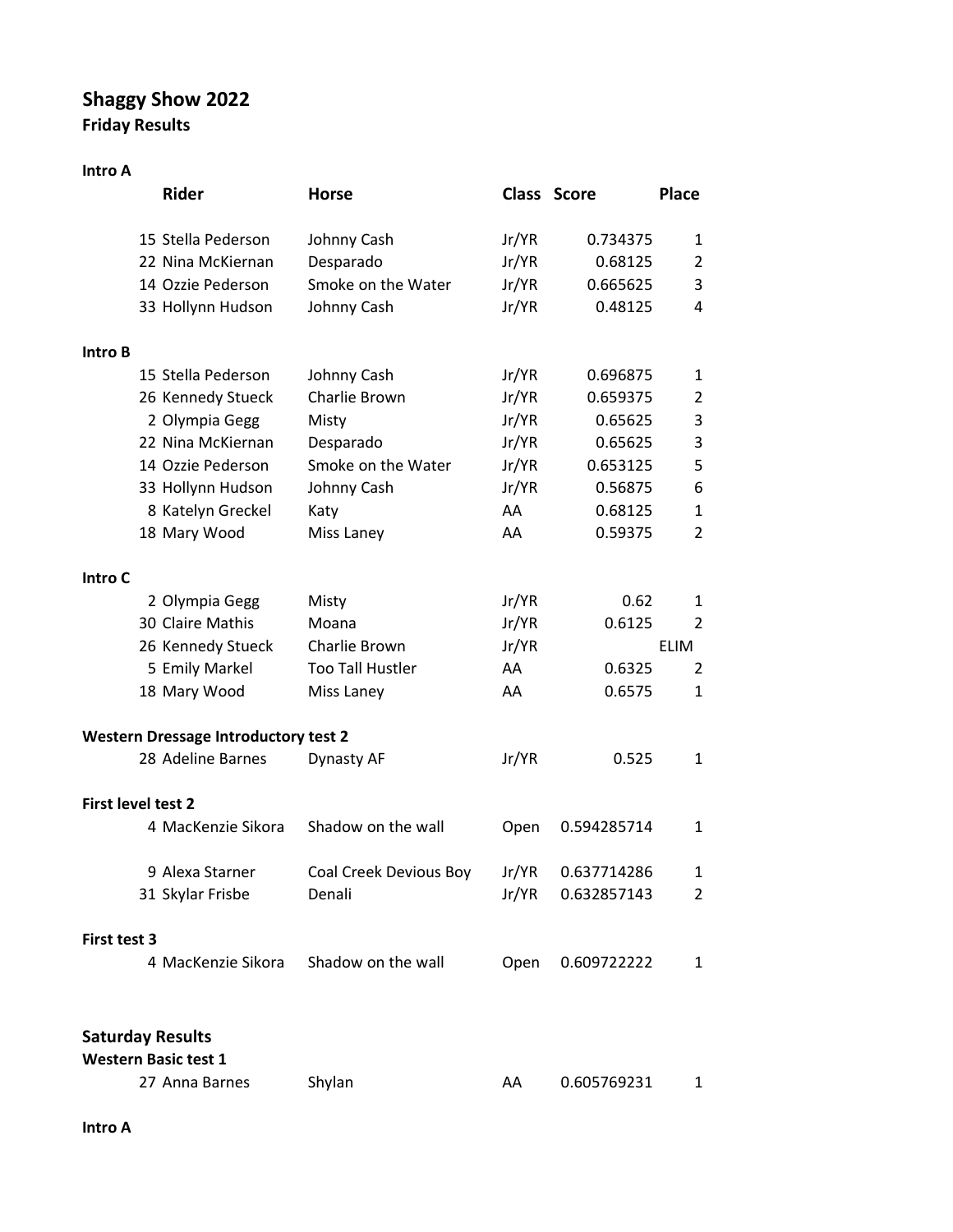|                                      | 7 Jamie Reed         | Aristocrat's Annie | AA    | 0.621875    | 1              |  |
|--------------------------------------|----------------------|--------------------|-------|-------------|----------------|--|
|                                      | 14 Ozzie Pederson    | Smoke on the Water | Jr/YR | 0.7         | 1              |  |
|                                      | 12 Quinn Krueger     | Bernardo OSF       | Jr/YR | 0.665625    | $\overline{2}$ |  |
|                                      | 15 Stella Pederson   | Johnny Cash        | Jr/YR | 0.625       | 3              |  |
|                                      | 24 Logan Ostergard   | Major Sweet Pea    | Jr/YR | 0.575       | 4              |  |
|                                      | 23 Saylor Bontrager  | That Girl GoGo     | Jr/YR | 0.5125      | 5              |  |
|                                      | Western Intro test 2 |                    |       |             |                |  |
|                                      | 28 Adeline Barnes    | Dynasty AF         | Jr/YR | 0.552777778 | $\mathbf{1}$   |  |
| Intro B                              |                      |                    |       |             |                |  |
|                                      | 8 Katelyn Greckel    | Katy               | AA    | 0.684375    | $\mathbf{1}$   |  |
|                                      | 7 Jamie Reed         | Aristocrat's Annie | AA    | 0.628125    | $\overline{2}$ |  |
|                                      | 17 Staci Nass        | Give Me Credit Man | AA    | 0.409375    | 3              |  |
|                                      | 14 Ozzie Pederson    | Smoke on the Water | Jr/YR | 0.603125    | $\mathbf{1}$   |  |
|                                      | 26 Kennedy Stueck    | Charlie Brown      | Jr/YR | 0.59375     | $\overline{2}$ |  |
|                                      | 12 Quinn Krueger     | Bernardo OSF       | Jr/YR | 0.5875      | 3              |  |
|                                      | 24 Logan Ostergard   | Major Sweet Pea    | Jr/YR | 0.5875      | 3              |  |
|                                      | 15 Stella Pederson   | Johnny Cash        | Jr/YR | 0.584375    | 5              |  |
|                                      | 23 Saylor Bontrager  | That Girl GoGo     | Jr/YR | 0.50625     | 6              |  |
| Intro C                              |                      |                    |       |             |                |  |
|                                      | 6 Emily Markel       | Oak Grove's Amy    | AA    | 0.6325      | $\mathbf{1}$   |  |
|                                      | 18 Mary Wood         | Miss Laney         | AA    | 0.625       | $\overline{2}$ |  |
|                                      | 30 Claire Mathis     | Moana              | Jr/YR | 0.5725      | $\mathbf{1}$   |  |
|                                      | 26 Kennedy Stueck    | Charlie Brown      | Jr/YR | 0.5575      | $\overline{2}$ |  |
|                                      | 22 Nina McKiernan    | Desparado          | Jr/YR | 0.5475      | 3              |  |
|                                      | 14 Ozzie Pederson    | Smoke on the Water | Jr/YR | 0.54        | 4              |  |
|                                      | 2 Olympia Gegg       | Misty              | Jr/YR | 0.495       | 5              |  |
| <b>West Intro 3</b>                  |                      |                    |       |             |                |  |
|                                      | 28 Adeline Barnes    | Dynasty AF         | Jr/YR | 0.56        | $\mathbf{1}$   |  |
| First Level test 1                   |                      |                    |       |             |                |  |
|                                      | 4 MacKenzie Sikora   | Shadow on the wall | Open  | 0.610344828 | $\mathbf{1}$   |  |
|                                      | 31 Skylar Frisbe     | Denali             | Jr/YR | 0.670689655 | 1              |  |
|                                      | 19 Mary Wood         | Alfie              | AA    | 0.662068966 | 1              |  |
| <b>Western Intro 3</b>               |                      |                    |       |             |                |  |
|                                      | 28 Adeline Barnes    | Dynasty AF         | Jr/YR | 0.58        | 1              |  |
| <b>Western Dressage Basic Test 1</b> |                      |                    |       |             |                |  |
|                                      | 27 Anna Barnes       | Shylan             | AA    | 0.65        | 1              |  |
| <b>Training 1</b>                    |                      |                    |       |             |                |  |
|                                      | 11 Claire Tucker     | <b>Custom Made</b> | Jr/YR | 0.713461538 | 1              |  |
|                                      | 20 Addison Miller    | Capone             | Jr/YR | 0.655769231 | 2              |  |
|                                      | 25 Logan Ostergard   | Happy              | Jr/YR | 0.630769231 | 3              |  |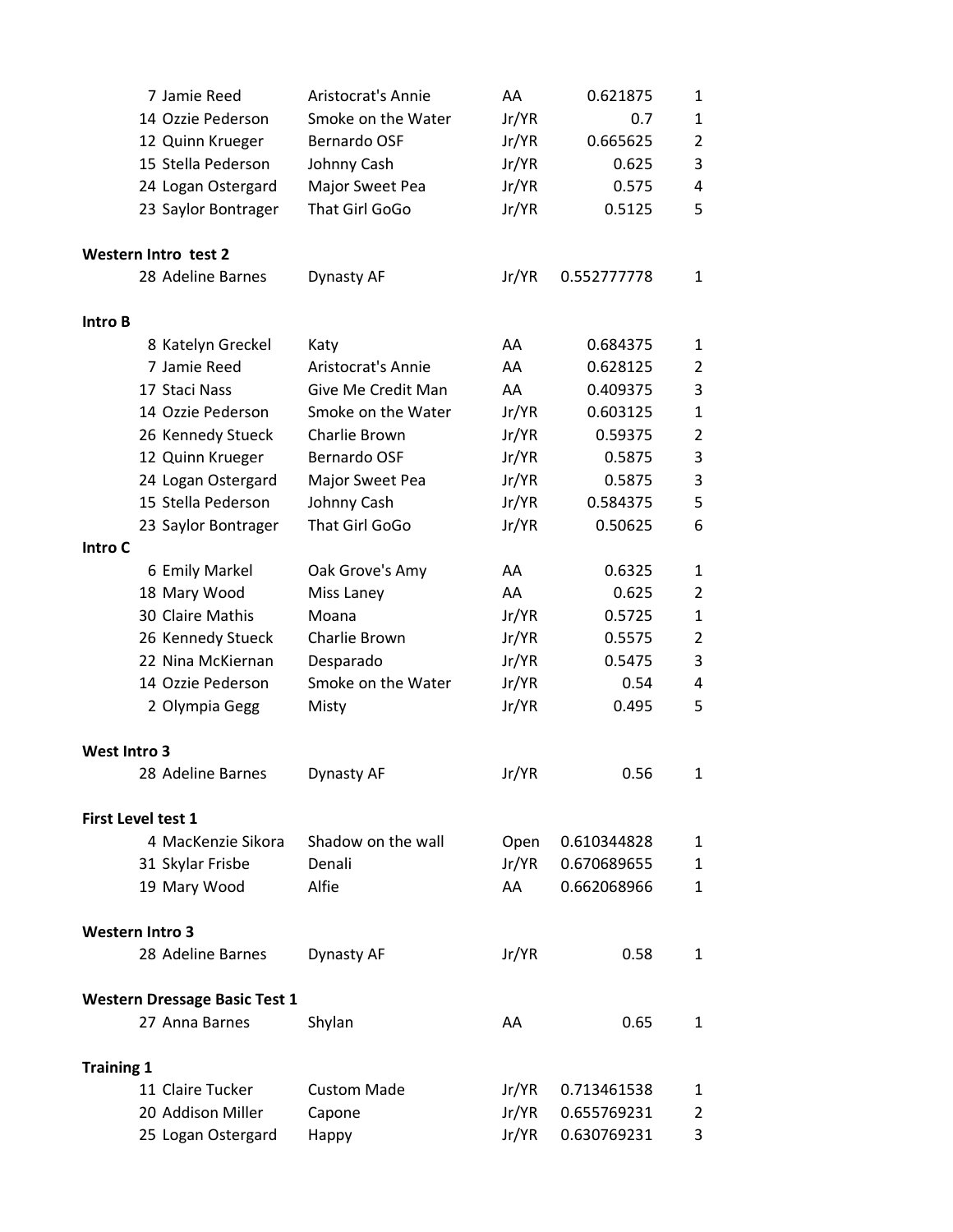|                   | 30 Claire Mathis   | Moana                   | Jr/YR | 0.630769231 | 3              |
|-------------------|--------------------|-------------------------|-------|-------------|----------------|
|                   | 1 Mia Maranville   | Katniss                 | Jr/YR | 0.619230769 | 5              |
|                   | 16 Sadie Greenwood | Montana's Blue Lighting | Jr/YR | 0.614230769 | 6              |
|                   | 21 Charlee Wiesen  | Designwithnocolor       | Jr/YR | 0.596153846 | 7              |
|                   | 34 Harper Fish     | <b>Butters</b>          | Jr/YR | 0.540384615 | 8              |
|                   | 5 Emily Markel     | <b>Too Tall Hustler</b> | AA    | 0.642307692 | $\mathbf{1}$   |
| <b>Training 2</b> |                    |                         |       |             |                |
|                   | 10 Rachel Scheet   | Aristocrat's Annie      | AA    | 0.679310345 | 1              |
|                   | 20 Addison Miller  | Capone                  | Jr/YR | 0.644827586 | $\mathbf{1}$   |
|                   | 25 Logan Ostergard | Happy                   | Jr/YR | 0.636206897 | $\overline{2}$ |
|                   | 16 Sadie Greenwood | Montana's Blue Lighting | Jr/YR | 0.601724138 | 3              |
|                   | 1 Mia Maranville   | Katniss                 | Jr/YR | 0.601724138 | 3              |
|                   | 21 Charlee Wiesen  | Designwithnocolor       | Jr/YR | 0.593103448 | 5              |
|                   | 34 Harper Fish     | <b>Butters</b>          | Jr/YR | 0.544827586 | 6              |
| <b>Training 3</b> |                    |                         |       |             |                |
|                   | 19 Mary Wood       | Alfie                   | AA    | 0.670689655 | 1              |
|                   | 10 Rachel Scheet   | Aristocrat's Annie      | AA.   | 0.662068966 | 2              |
|                   | 8 Katelyn Greckel  | Katy                    | AA.   | 0.634482759 | 3              |
|                   | 11 Claire Tucker   | <b>Custom Made</b>      | Jr/YR | 0.715517241 | 1              |

## Training 1

|            | 11 Claire Tucker    | <b>Custom Made</b> | Jr/YR | 0.678846154 | 1 |
|------------|---------------------|--------------------|-------|-------------|---|
|            | 25 Logan Ostergard  | Happy              | Jr/YR | 0.6         | 2 |
|            | 1 Mia Maranville    | Katniss            | Jr/YR | 0.6         | 2 |
|            | 13 Callahn Robinson | Asfatewouldhaveit  | Jr/YR | 0.569230769 | 4 |
|            | 30 Claire Mathis    | Moana              | Jr/YR | 0.555769231 | 5 |
|            |                     |                    |       |             |   |
|            | 6 Emily Markel      | Oak Grove's Amy    | AA    | 0.625       | 1 |
|            | 18 Mary Wood        | Miss Laney         | AA    | 0.617307692 | 2 |
|            | 17 Staci Nass       | Give Me Credit Man | AA    | 0.413461538 | 3 |
|            |                     |                    |       |             |   |
|            |                     |                    |       |             |   |
| Training 2 |                     |                    |       |             |   |
|            | 10 Rachel Scheet    | Aristocrat's Annie | AA    | 0.646551724 | 1 |

25 Logan Ostergard Happy 1r/YR 0.615517241 1